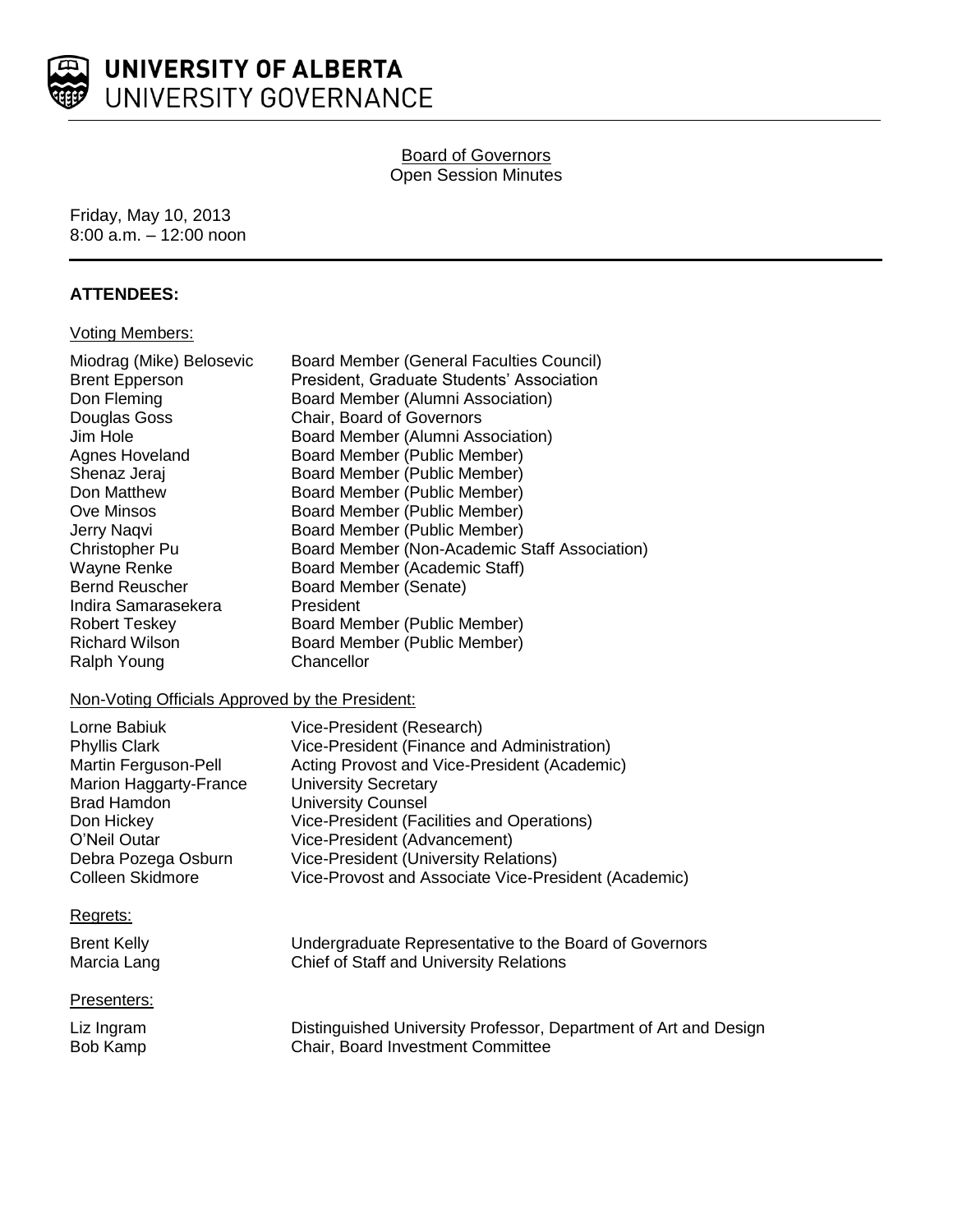| Observers:                      |                                                                                   |
|---------------------------------|-----------------------------------------------------------------------------------|
| Petros Kusmu                    | President, Students' Union                                                        |
| Staff:                          |                                                                                   |
| Deborah Holloway<br>Juli Zinken | Board Secretary and Manager of Board Services<br><b>Assistant Board Secretary</b> |

# **OPENING SESSION**

1. *Chair's Session*

# 1.1 Call to Order and Confirmation of Quorum

Ms Holloway confirmed that the attendance constituted quorum. The Chair called the meeting to order at 8:00 a.m.

# 1.2 Approval of Open Session Agenda

The motion was moved and seconded.

#### *Discussion:*

The Chair noted that Item 4.1 "Fraud and Irregularity Reporting Procedure" had been withdrawn

THAT the Board of Governors approve the Open Session Agenda, as circulated. **CARRIED as amended**

# 1.3 Conflict of Interest – Opportunity for Declaration related to Agenda

The Chair made note of the following:

- o The University of Alberta has policy and procedure in place for Conflict of Interest and Conflict of Commitment, and Board members make annual disclosures.
- $\circ$  In addition, Board members must declare any conflict related to the Board Agenda of each meeting and, in the event of such conflict, absent themselves from the discussion and voting on the item.
- o The *Post-Secondary Learning Act,* Section 16(5) states that: *The members of the board must act in the best interests of the university.*

The Chair invited members to declare conflicts of interest related to the Open Session Agenda of the meeting. The Chair observed no declarations and declared that the question was duly asked and answered.

# 1.4 Chair's Remarks

The Chair recognized and thanked the following retiring Board and External Committee members for their contributions: Dr Ashlyn Bernier; Mr Jim Hole, Mr Colten Yamagishi, Ms Kelly Baptista Wyatt; and Mr Brian Hesje. He noted that Mr Brent Epperson, President, Graduate Students' Association, had received his Ministerial Order and welcomed him as a voting member of the Board. Mr Petros Kusmu, President, Students' Union had not received his Ministerial Order so he joined the meeting as an observer.

The Chair congratulated President Samarasekera who had recently received an honorary degree from Western University for being internationally recognized as one of Canada's leading metallurgical engineers, and devoting her career to advancing innovation in higher education and the private sector. He also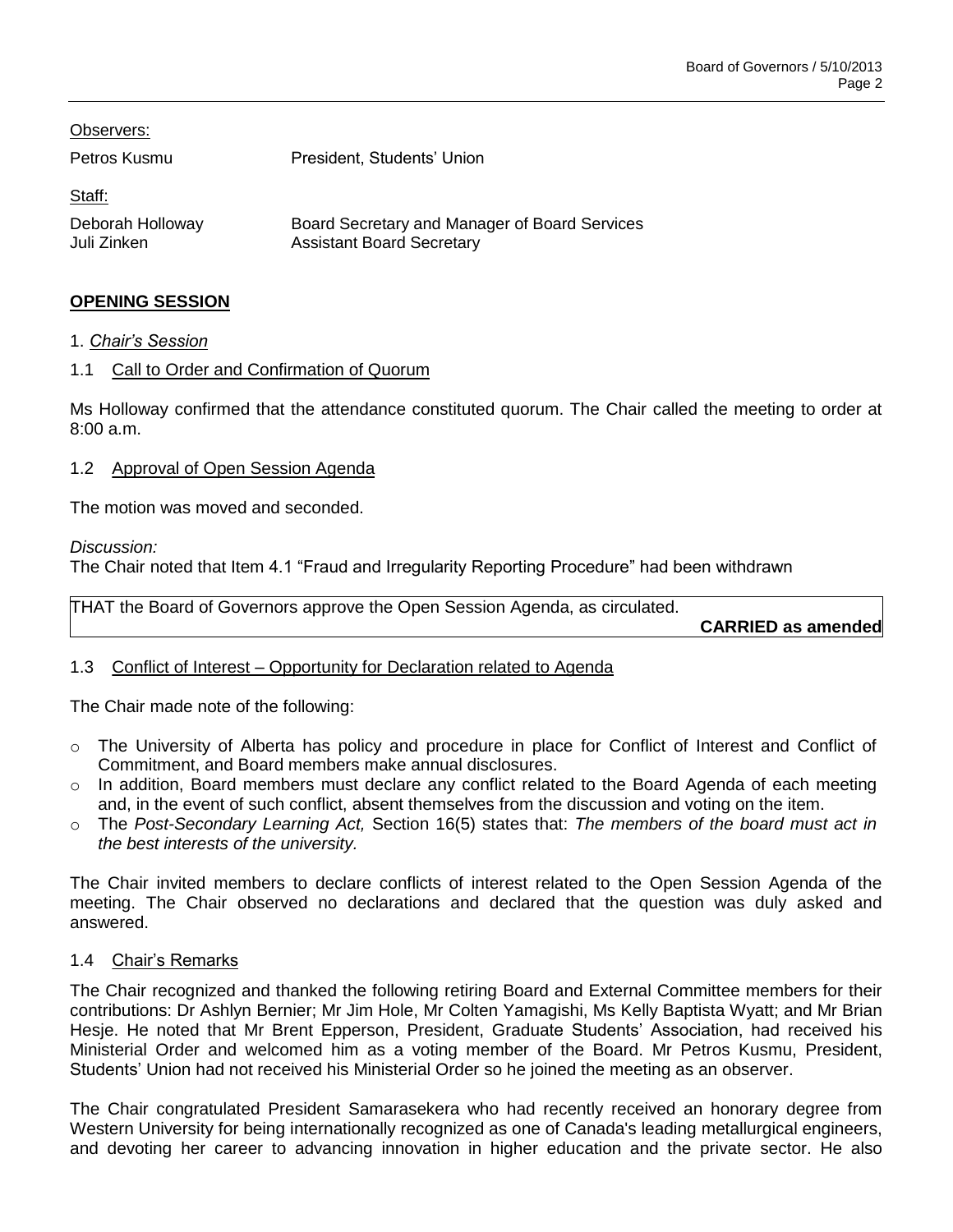congratulated her for being awarded an American Institute of Mining, Metallurgical and Petroleum Engineers Honorary Membership.

The Chair read the following statement regarding the Tuition freeze and how the Provincial Government's direction will be implemented, asking that the Board Secretary record this statement in the Minutes of the meeting:

"On April 18, 2013, the Provincial Government announced the tuition rate for 2013-2014 would be frozen. I am bringing the Government's direction to the Board who voted to increase tuition at its December 2012 Board meeting. To date, the University of Alberta has not received formal notification regarding the freeze. However, the direction has been set by the Government and now needs to be implemented by the University. The Government has pledged to cover the annual 2.15% tuition increase tied to the annual rate of inflation for the upcoming academic year."

#### Presentation on Art & Design, Printmaking

*Presenter:* Liz Ingram, Distinguished University Professor, Department of Art and Design

#### *Discussion:*

The Chair introduced Professor Ingram who, with the aid of a PowerPoint presentation, provided an overview of her work in printmaking in Art and Design.

#### Board Strategic Planning Retreat Debriefing and Next Steps

*Presenter:* Doug Goss, Chair, Board of Governors

#### *Discussion:*

The Chair thanked members for their passion for the University, and for the time they invested to get to the results achieved during the Board Strategic Planning Retreat. He remarked on the unanimous decision that the Board of Governors stand united in its commitment to excellence across the institution and firmly endorses the University of Alberta's aspirations to compete with the best public research and teaching intensive universities in the world. The Board charged President Samarasekera to continue to lead the University through a transformative process in fulfillment of the long-term vision and mission of the University. The Retreat provided an opportunity to discuss the strategic direction for the next decade along with the immediate steps university leadership must take to ensure continued excellence in light of the cuts made to the institution's operating budget.

The Chair also reported that, following the Retreat, he has continued to share the message with Government and community leaders, Senators, other Board Chairs and governors, and Alumni. He encouraged members to continue to send the message about the value of an investment in education being of significant benefit to the public good.

# 2. *Report of the President*

Materials before members are contained in the official meeting file.

In addition to her written report, the President provided comments on the following matters:

 The University's Budget: the Principles for achieving a sustainable budget have been drafted and will go through the bi-cameral governance process for input and approval. The focus is on preserving the strength of the institution and its vision of excellence while achieving a sustainable budget. All decisions will be made in a timely way, and communication with University stakeholders will be frequent and open. The university will honour its mission and its vision as a comprehensive academic research intensive university with national and international impact, and resource allocation will favour those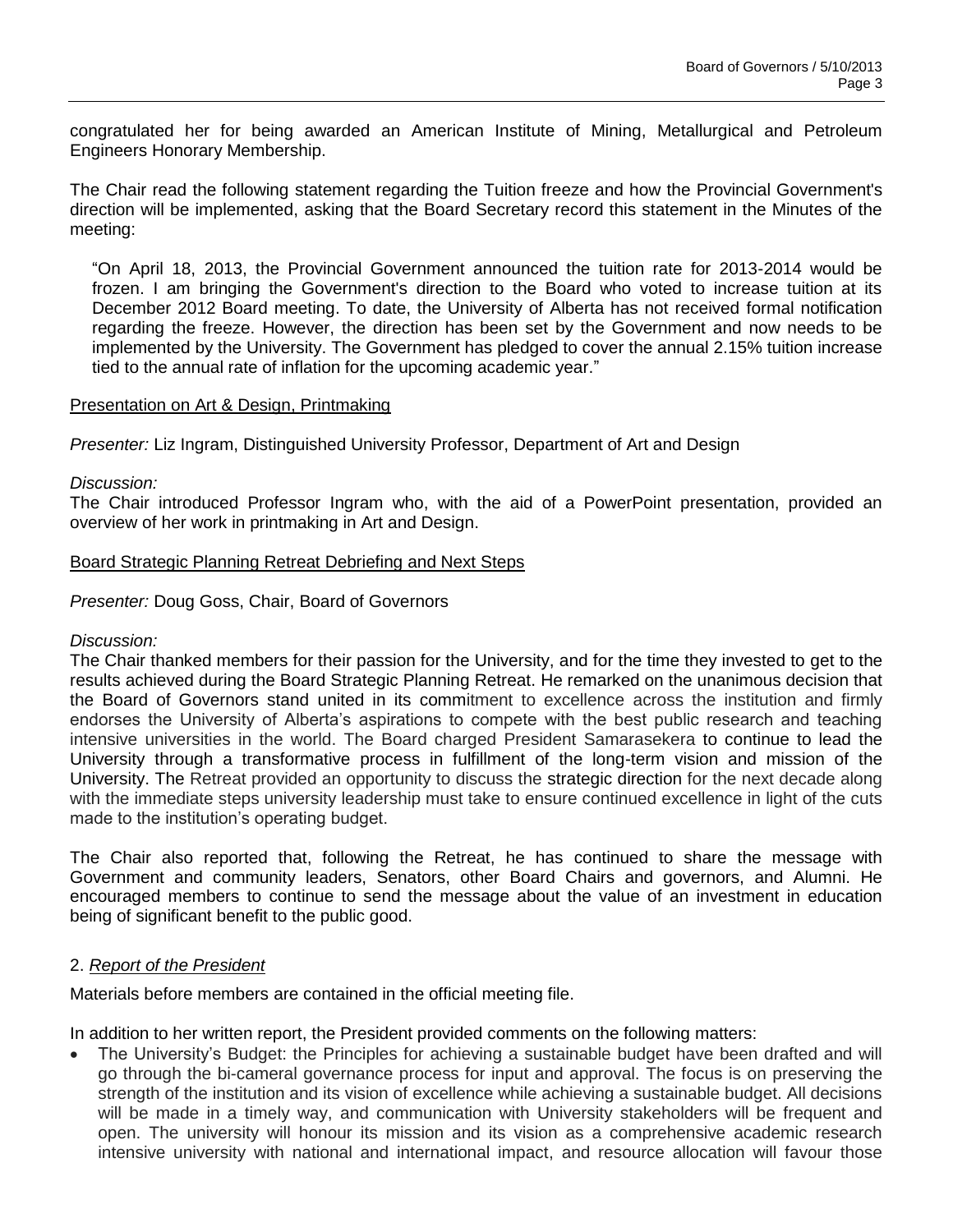academic programs with demonstrable excellence in research and undergraduate, professional and graduate education. Jobs losses will be minimized where possible. The University will remain committed to the priorities identified in *Dare to Deliver* and new resources will be developed in support of its mission. The University will continue to identify efficiencies wherever possible to maximize use of resources.

- Draft Memorandum of Understanding to Government: the Letters of Expectation have been discussed with the Government and it is clear that they will effectively become memoranda of understanding in terms of the roles, responsibilities and mandates for each institution within sectors and the overall system. The institutions have been given the time to redraft the document—at least until the beginning of the new academic year. Presidents have requested a deadline of October 31, 2013. Budget details will be removed from the next draft and circulated for feedback from the community prior to beginning the governance process. The document will be signed by both the President and the Board Chair.
- Meeting with Alberta Post-Secondary Education Presidents: Two productive meetings have taken place, resulting in two important outcomes of these meetings. The Presidents established areas of joint concern, including the need for re-investment; the potential re-opening of the Alberta Post-Secondary Learning Act, the Memoranda of Understanding, transfer and Mobility, and the Campus Alberta Quality Council. The Presidents also agreed on the value of having a collective voice and making joint presentations/recommendations to the Government.
- Update on the Comprehensive Institutional Plan (CIP): the CIP will make its way through the regular governance channels in anticipation of its submission to the Government. In response to the recent budget, the Budget chapter was rewritten, while the rest of the document remains mostly unchanged.
- Recent University of Alberta awards and achievements, including:
	- o Killam Award recipients: Lorne Babiuk (Vice-President of Research) and Vitold Pedrycz (*Vit-OLD Pet-TRICH)* have been named winners of the 2013 Killam Prizes. The Killam Prizes are Canada's leading awards for career achievements in the fields of health sciences, social sciences, engineering, natural sciences and humanities.
	- o Canada Gairdner International Award: Michael Houghton, Li Ka Shing Chair of Virology, and our Canada Excellence Research Chair in Virology, was named recipient of the Canada Gairdner International Award, one of the world's most prestigious awards in biomedical science.
	- $\circ$  International Award for Academic Information and Communication Technologies (AICT): AICT was recognized for their excellence in IT service management. They received the project of the year award at the 16<sup>th</sup> annual IT Service Management Conference and Exhibition.
	- o Senior Women Academic Administrators of Canada Recognition Award: Dean of Extension, Katy Campbell, received the Senior Women Academic Administrators of Canada Recognition Award for demonstrating innovative leadership in advancing the mission of, and achieving outstanding contributions to, their institution and/or to higher education.
	- o Alberta Order of Excellence: Board Chair, Doug Goss, and distinguished scholar in residence in the Alberta Institute of American Studies, Anne McLellan, both received Alberta's highest honour, the Alberta Order of Excellence.
	- o Canada Excellence Research Chairs (CERC) Summit: the University is hosting the 2013 CERC Summit, which will provide a forum for chairholders from across the country to network and present updates on their research. The University has three CERC chairs: Michael Houghton (Virology), Graham Pearson (Arctic Resources) and Thomas Thundat (Oil Sands Molecular Engineering).

The President responded to questions from members regarding the following matters: the timing regarding the Draft Memorandum of Understanding coming before the Board; the deadline for the Comprehensive Institutional Plan; why concerns might exist regarding re-opening the Post-Secondary Learning Act; what were the guiding principles regarding the budget letters recently delivered to the Faculties; and whether the recently announced restructuring of the National Research Council would impact the University.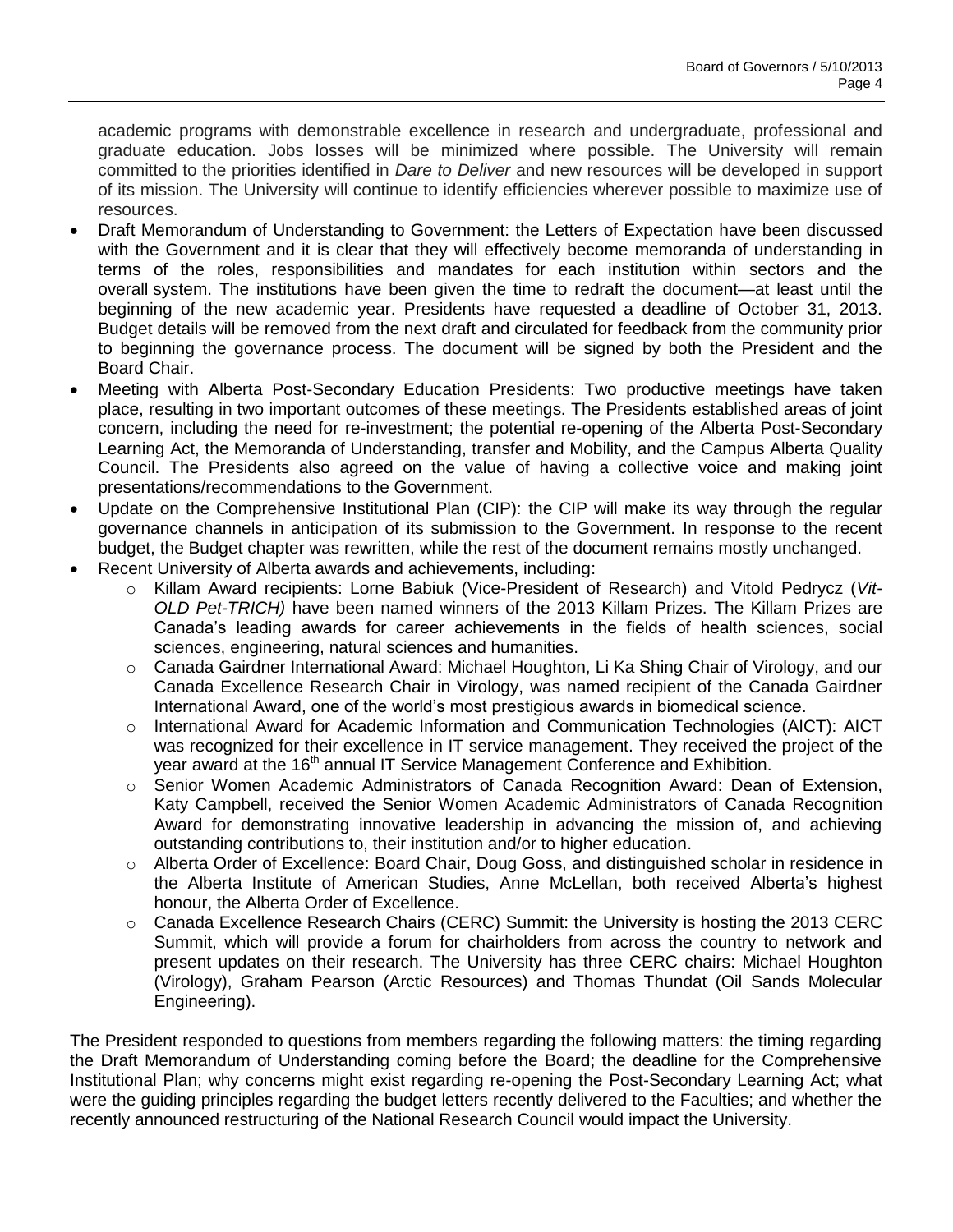3. *Approval of the Open Session Minutes of March 15, 2013* The motion was moved and seconded.

THAT the Board of Governors adopt the Open Session Minutes of its meeting on March 15, 2013.

**CARRIED**

# **ACTION ITEMS**

# 4. *Report of the Audit Committee*

# 4.1 Fraud and Irregularity Reporting and Response Procedure

Materials before members are contained in the official meeting file.

*Presenters:* Phyllis Clark, Vice-President (Finance and Administration); Mary Persson, Associate Vice-President (Audit and Analysis)

*Purpose of the Proposal:* To bring the President and Vice-Chancellor into the Fraud and Irregularity Reporting and Response Procedure when incidents or complaints are made involving a Vice-President or a direct report to a Vice-President.

*Discussion:*

The Board Chair advised that this item had been withdrawn from the agenda.

# 5. *Report of the Finance and Property Committee*

5.1 GSA Membership, Health and Dental Plan, and Graduate Student Assistance Program Fees

Materials before members are contained in the official meeting file.

*Presenter:* Brent Epperson, President, Graduate Students' Association

*Purpose of the Proposal:* To recommend approval of the collection of Graduate Students' Association fees for the 2013-14 academic year

# *Discussion:*

Mr Epperson presented the item noting that the Graduate Students' Association (GSA) Council had unanimously agreed to increase its fee. Councillors were aware of the challenging financial situation in which the GSA found itself in a few years ago, and therefore also unanimously approved a five-year business plan to recover and to maintain a robust and stable organization. He reported that the external auditor was pleased with the progress to date. He also noted that neither the GSA or the SU had lobbied for the recently announced tuition freeze.

The motion was moved and seconded.

THAT the Board of Governors, on the recommendation of the Board Finance and Property Committee, approve the collection of the following Graduate Students' Association (GSA) fees for the 2013-14 academic year:

> GSA fee for full time students --- \$156.20 per annum GSA fee for part-time students --- \$117.90 per annum Health Plan Fee for full-time students --- \$226.01 per annum Dental Plan Fee for full-time students --- \$170.89 per annum Graduate Student Assistance Program --- \$12.00 per annum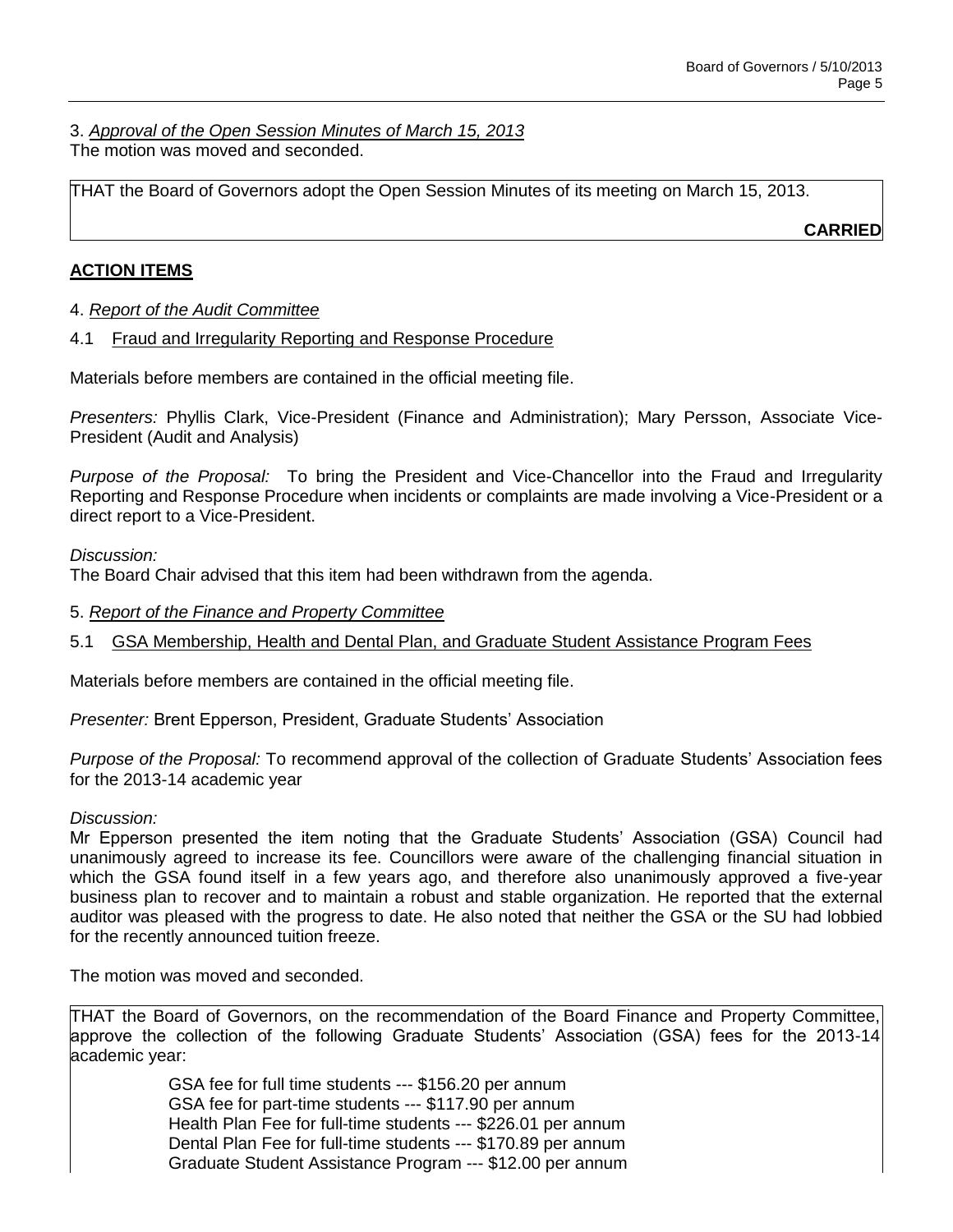# **CARRIED**

# 5.2 University of Alberta Students' Union 2013/2014 Operating/Referendum Fees

Materials before members are contained in the official meeting file.

*Presenter:* Petros Kusmu, President, Students' Union

*Purpose of the Proposal:* To recommend approval of the collection of Students' Union fees for the 2013-14 academic year.

*Discussion:*

Mr Wilson presented the item on behalf of Mr Kusmu. There was no discussion.

The motion was moved and seconded.

THAT the Board of Governors, on the recommendation of the Board Finance and Property Committee, approve the collection of the University of Alberta Students' Union Fee Schedule 1 for 2013/2014, as set forth in Attachment l of the agenda documentation, to take effect September 1, 2013.

**CARRIED**

#### 6.1 Board Committee Appointments

Materials before members are contained in the official meeting file.

*Presenters:* Douglas Goss, Chair of the Board of Governors; Marion Haggarty-France, University Secretary

*Purpose of the Proposal:* To consider revisions to the annual appointment roster to Board Committees.

*Discussion:*

The Board Chair presented the item noting that appointments were subject to Ministerial approval.

He responded to a question from a member regarding the length of terms.

The motion was moved and seconded.

Subject to Ministerial appointment, THAT the Board of Governors, on the recommendation of the Board Chair, Mr. Douglas Goss, approve the appointments to Board Committees as set forth in Attachment 1 to the agenda documentation.

**CARRIED**

# **INFORMATION REPORTS**

7 Report of the Investment Committee

Materials before members are contained in the official meeting file.

Mr Bob Kamp, Chair of the Investment Committee, presented the Committee's Report to the Board of Governors. He highlighted the comprehensive implementation plan of revised asset allocation and the asset allocation study.

8 Report of the Audit Committee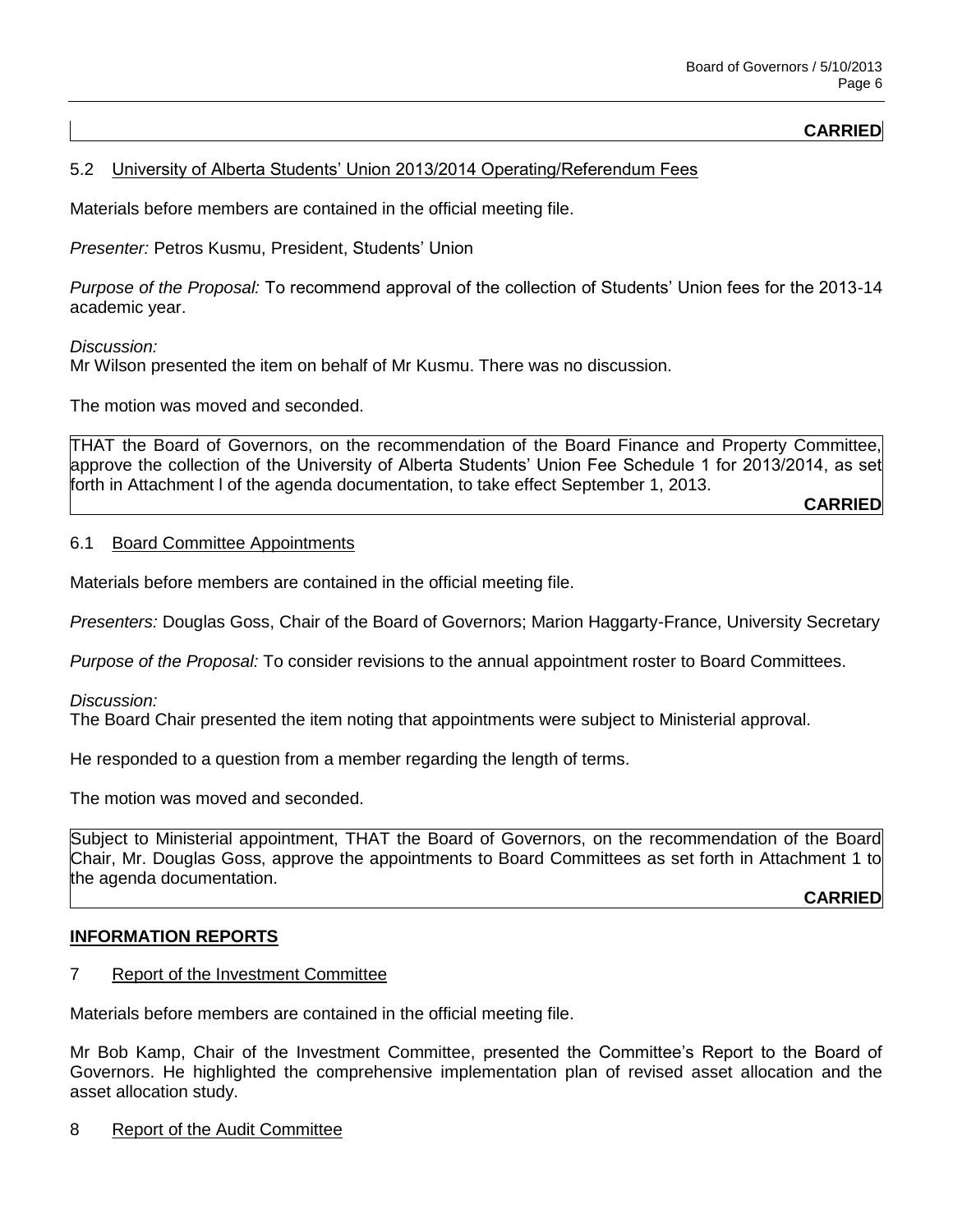Materials before members are contained in the official meeting file.

Mr Don Matthew, Chair of the Audit Committee, presented the Committee's Report to the Board of Governors. He reported that one new risk, Student Experience, had been added to the Institutional Risk Summary. He also noted that the BAC had requested metrics from TEC Edmonton due to the potential for competition from Innovate Technology Futures.

#### 9 Report of the Finance and Property Committee

Materials before members are contained in the official meeting file.

Mr Dick Wilson, Chair of the Finance and Property Committee, presented the Committee's Report to the Board of Governors.

# 10 Report of the Human Resources and Compensation Committee

Materials before members are contained in the official meeting file.

Mr Robert Teskey, Chair of the Human Resource and Compensation Committee, presented the Committee's Report to the Board of Governors.

#### 11 Report of the University Relations Committee

Materials before members are contained in the official meeting file.

Ms Agnes Hoveland, Chair of the University Relations Committee, presented the Committee's Report to the Board of Governors. She noted that the Community Connection Awards would be presented at an event on May 23, 2013 at City Hall and encouraged members to attend.

# **REGULAR REPORTS**

# 12.1 Report of the Chancellor

Mr Ralph Young, Chancellor, presented the Report of the Chancellor to the Board of Governors. He reported that the Senate was finalizing a letter to the Premier regarding the recent cuts to the University. He highlighted the USchool Convocation, the outcomes of the recent Plenary sessions, and the upcoming Spring Convocation. The Chancellor reported that the Senate will be launching a task force regarding connecting communities in the Fall of this year.

The Chancellor responded to questions from members regarding whether other schools would benefit from participating in USchool and whether the letter to the Premier would be shared with the public.

# 12.2 Report of the Alumni Association

Materials before members are contained in the official meeting file.

Messrs Don Fleming and Jim Hole, Alumni Representatives, presented the Alumni Association Report to the Board of Governors.

#### 12.3 Report of the Students' Union

Materials before members are contained in the official meeting file.

Mr Petros Kusmu, President, Students' Union, presented the Students' Union Report to the Board of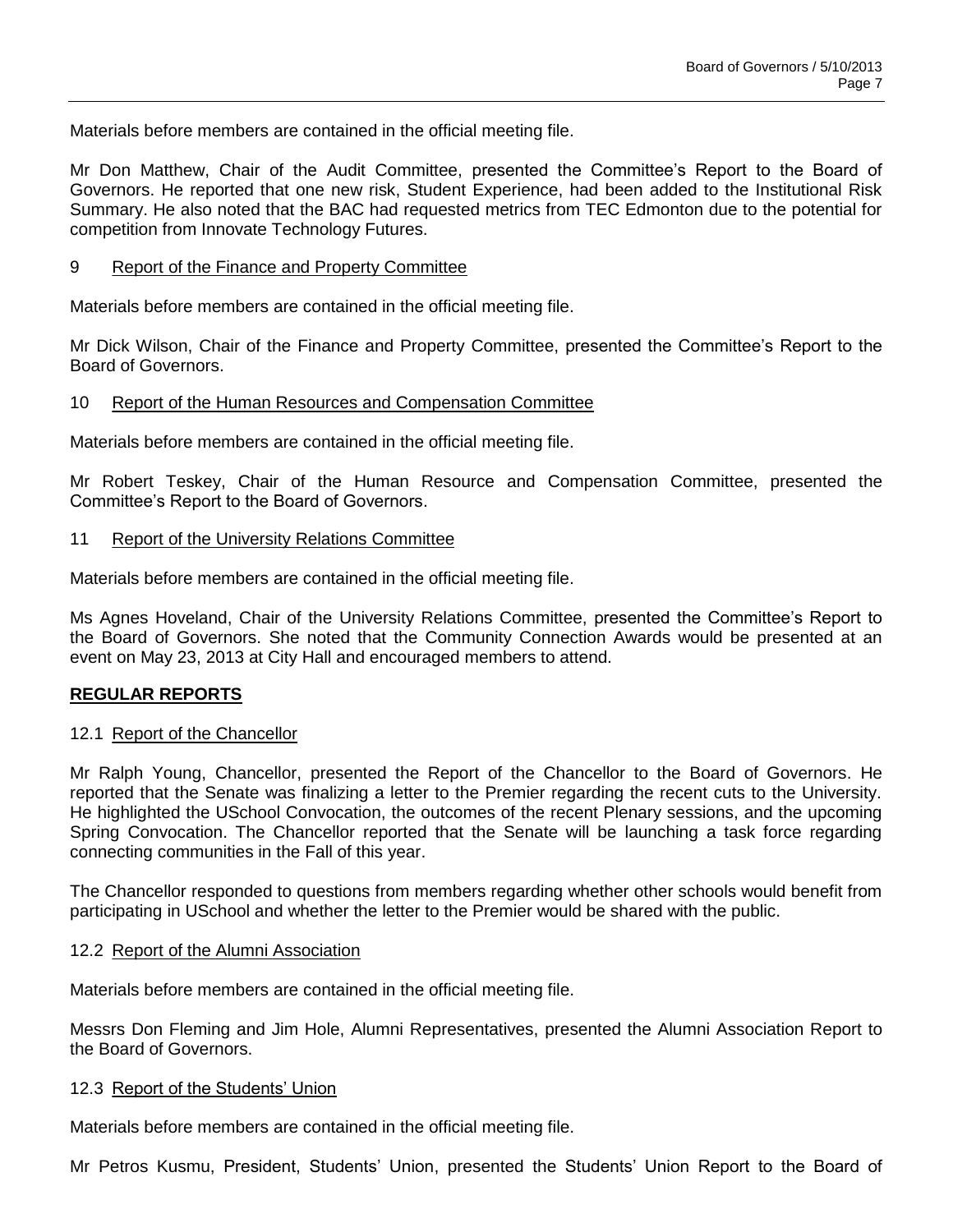Governors. He expressed his appreciation for the opportunity to participate in the Board Strategic Planning Retreat, noting the importance of unity and trust among stakeholders. Mr Kusmu commended the President regarding the Alberta Presidents meetings. He thanked Drs Ferguson-Pell and Pozega Osburn for their assistance with the IGNITE Alberta Conference. He also reported that a resolution to the Lister Centre matter had been achieved, acknowledging the importance of the facilitation provided by Dr Ferguson-Pell.

# 12.4 Report of the Graduate Students' Association

Materials before members are contained in the official meeting file.

Mr Brent Epperson, President, Graduate Students' Association, presented the Graduate Students' Association Report to the Board of Governors. He highlighted the GSA's close monitoring of the discussion and issues surrounding the Provincial budget, noting that they are consulting broadly across the institution and meeting with members of the Government and administration. Collaboration among members of the Alberta Graduate Students Council is also underway on this matter. He expressed his satisfaction with the outcomes of the Board Strategic Planning Retreat, adding that a coordinated effort among stakeholders, based on civil interactions with members of the Government, has the potential for finding solutions to the current challenges.

He responded to a question from a member regarding what the Board of Governors could do to assist the GSA in achieving its goals.

# 12.5 Report of the Association of Academic Staff of the University of Alberta (AASUA)

Materials before members are contained in the official meeting file.

Mr Wayne Renke, AASUA Representative, presented the AASUA Report to the Board of Governors. He reported anxiety among AASUA members regarding the uncertainties arising from the Provincial budget and directives from the Ministry of Enterprise and Advanced Education. Regarding the Board Strategic Planning Retreat he noted that the goals are clear and affirmed that AASUA is committed to them.

# 12.6 Report of Non-Academic Staff Association (NASA)

Materials before members are contained in the official meeting file.

Mr Christopher Pu, NASA Representative, presented the NASA Report to the Board of Governors. He noted that NASA was gratified to see their importance clearly recognized in the Comprehensive Institutional Plan. He reported that the Deputy Premier's comment that it would be up to institutional Board's to decide whether or not to open collective agreements was a cause of concern. He highlighted position disruptions, noting that in 2012-13 there had been 102 position disruptions and 85 in 2011-12.

# 12.7 Report of the General Faculties Council (GFC)

Materials before members are contained in the official meeting file.

Dr Miodrag (Mike) Belosevic, GFC Representative, presented the GFC Report to the Board of Governors.

# 13 Board Chair and Board Member Activity Report

Materials before members are contained in the official meeting file.

Mr Douglas Goss, Chair, Board of Governors, presented the Board Chair and Board Member Activity Report. He expressed his concern regarding critical commentary about the remuneration of the Senior